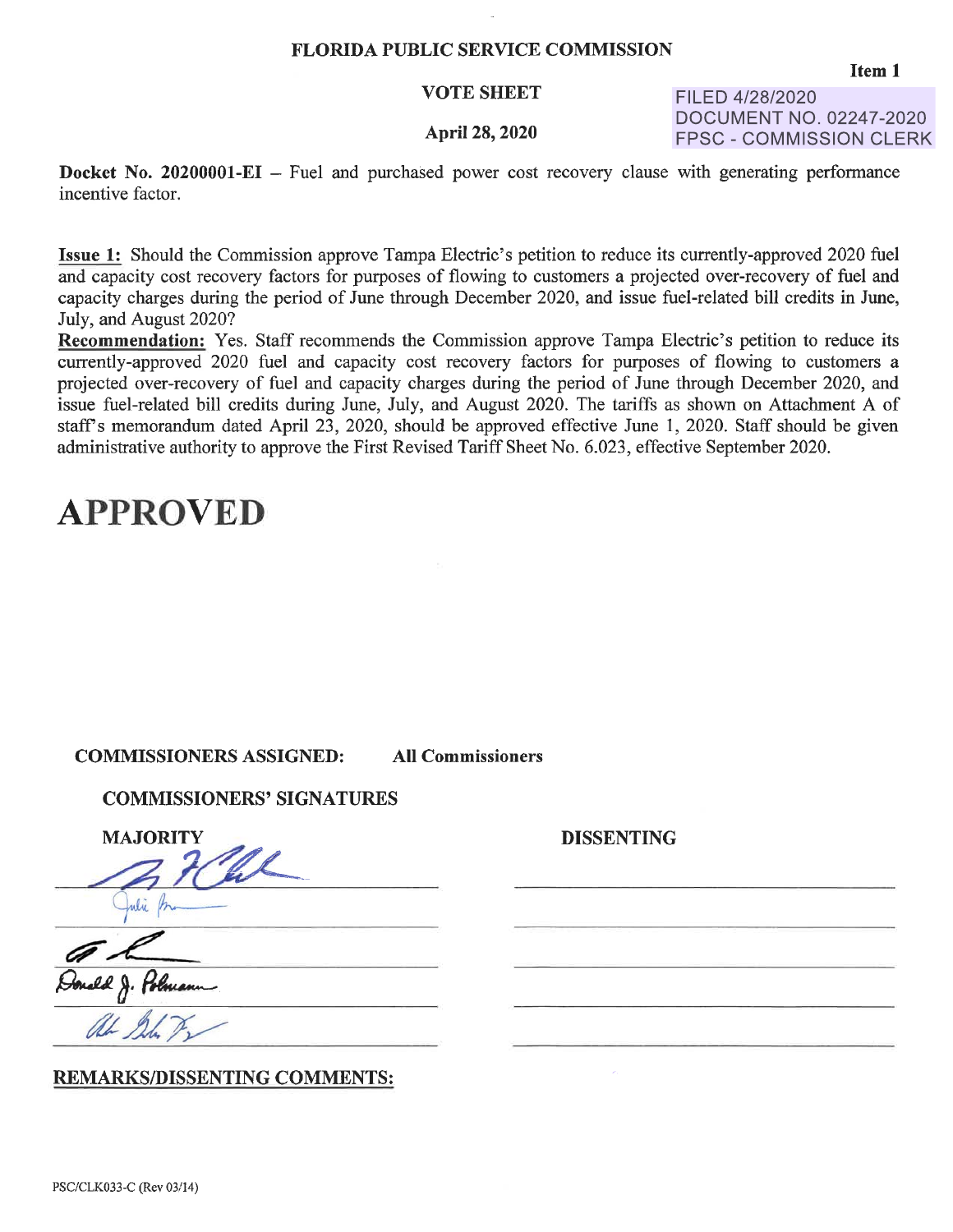Vote Sheet

April 28, 2020 Item 1

**Docket No. 20200001-EI** – Fuel and purchased power cost recovery clause with generating performance incentive factor.

(Continued from previous page)

**Issue 2:** Should the Commission approve FPL's petition to reduce, for one month, its currently-approved 2020 fuel cost recovery factors for purposes of flowing to customers a projected over-recovery of 2020 fuel charges in the month of May 2020?

**Recommendation:** Yes. Staff recommends the Commission approve FPL's petition to reduce, for one month, its currently-approved 2020 fuel cost recovery factors for purposes of flowing to customers a projected overrecovery of 2020 fuel charges in the month of May 2020. The tariffs as shown on Attachment B of staff's memorandum dated April 23, 2020, should be approved effective May 1, 2020. Staff should be given administrative authority to approve tariffs effective June 1, 2020, as these reflect the fuel factors approved in Order No. PSC-2019-0484-FOF-EI.

# **APPROVED**

**Issue 3:** Should the Commission approve Gulfs petition to provide customers a fuel-related bill credit during the month of May 2020?

**Recommendation:** Yes. Staff recommends the Commission approve Gulfs petition to provide customers a fuel-related bill credit during the month of May 2020 for purposes of flowing to customers a projected overrecovery of fuel costs. The tariff showing the fuel credit as shown in Attachment C of staff's memorandum dated April 23, 2020, should be approved effective May 1, 2020. Staff should be given administrative authority to approve the First Revised Tariff Sheet No. 6.34a effective June 1, 2020.

# **APPROVED**

**Issue 4:** Should the Commission approve DEF's petition to reduce, for one month, its currently-approved 2020 fuel cost recovery factors for purposes of flowing to customers a projected over-recovery of fuel charges in the month May 2020?

**Recommendation:** Yes. Staff recommends the Commission approve DEF's petition to reduce, for one month, its currently-approved 2020 fuel cost recovery factors for purposes of flowing to customers a projected overrecovery of fuel charges during the month May 2020. The tariffs as shown on Attachment D of staff's memorandum dated April 23, 2020, should be approved effective May 1, 2020. Staff should be given administrative authority to approve tariffs effective June 1, 2020, as these reflect the fuel factors approved in Order No. PSC-2019-0484-FOF-EI.

# **APPROVED**